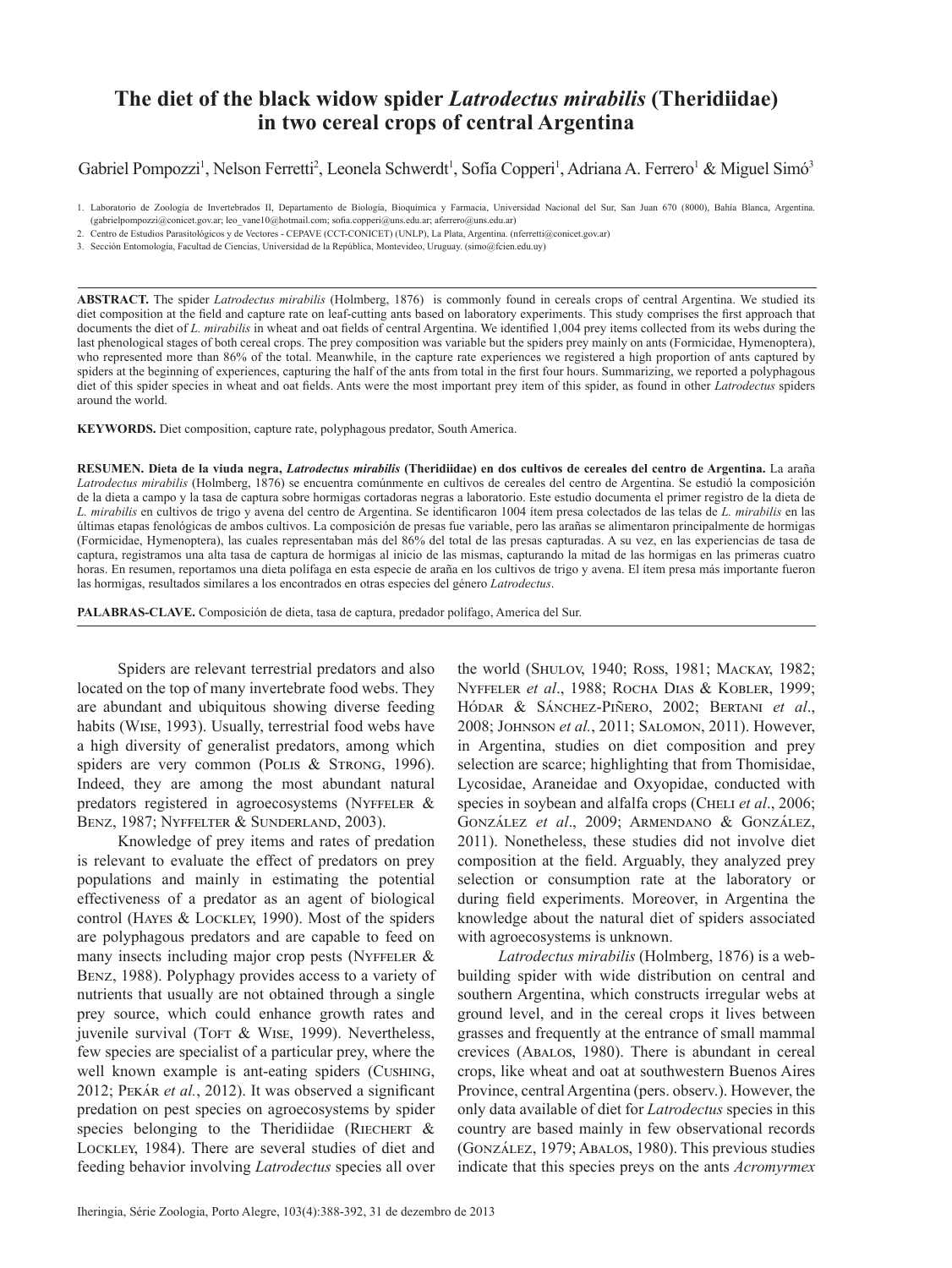and *Camponotus* but its degree of spider myrmecophage is still unknown (Abalos, 1980; Cushing, 2012).

Therefore, the main goal of this study was to determine the feeding ecology of the black widow spider in two different crops of central Argentina. The objectives were to examine the diet composition at the field and to estimate the capture rate at the laboratory on leaf-cutting ants (*Acromyrmex lundii*, Formicidae). We chose this prey species because the ants are the most abundant prey item of *Latrodectus* spiders in the crops field (see diet composition results below), and because some studies that mention certain preference for this type of prey exist (González, 1979). Moreover, *Acromyrmex* ants cause damage on cereal crops of central Argentina, e.g. sorghum (Dans *et al.*, 2009).

### **MATERIAL AND METHODS**

The study was conducted in a field crop located at southwestern Buenos Aires province, Argentina (38°20'09"S, 62°42'44"W). In this area, we studied a winter wheat field and an oat field of 54 ha and 26 ha, respectively. None of the cultivated fields received pesticides during the last 30 years. Both crops were planted in August 2012 (winter in southern hemisphere) and harvested in December of 2012 (beginning of summer in southern hemisphere). The sowing method was conventional, plowing before planting. The study site is located in an area of temperate climate with an annual average temperature of 14°C and an annual average rainfall of 670 mm (obtained from the field owners). The study comprised three sampling dates during November-December (spring) period corresponding to the last phenological stages of crops. Each sample date involved four collectors in active searching during one hour (between 10 am to 3 pm) for *Latrodectus mirabilis* webs on each crop. When a web was found, we collected all prey items that had been captured by the spiders. This was achieved by picking the preys off the webs with specialized forceps. Specimens were preserved in 70% ethyl alcohol. We identified all prey items at the order/family level. Also, we collected spiders (deposited then in 70% ethyl alcohol) hanging on the web to a more accurate identification. Immature individuals were identified for the color pattern of their abdomen (González, 1981). Voucher specimens are deposited in the arachnological collection of Laboratory of Invertebrates II, Universidad Nacional del Sur, Bahía Blanca, Argentina (Nelson Ferretti). We computed the overlap coefficient with the following equation presented by PIANKA (1974):  $\alpha = (\Sigma p_{ij} p_{ik}) / \sqrt{(\Sigma p_{ij}^2 \Sigma p_{ik}^2)}$ , where  $p_{ii}$  and  $p_{ik}$  represents the proportion of prey items from wheat  $(p_{ii})$  and oat  $(p_{ik})$ . Values range between 0 (no overlap) and +1 (complete overlap). Also, we quantified the degree of variation of prey composition using Levins' standardized index of diet breadth,  $B_A = ((1/\Sigma p_i^2))$  $-1/(n-1)$ , where  $p_i$  is the proportion of prey items from prey type i, and n is the total number of prey types (HURLBERT, 1978). This index ranges from 0 to 1, with values close to 0 indicating that a predator consumes few prey types in high proportion, and values close to 1 indicating that all prey are consumed in equal proportion. We calculated  $B_A$  values for each crop and for the whole study. Moreover, we calculated  $B_A$  value for each stage of spider. We collected 20 adult females of *Latrodectus mirabilis* in a not harvested oat field from Chasicó, Argentina, in January 2013. We housed the spiders individually in plastic jars of 14 x 7.5 x 3.5cm with two metallic rods as support for spider webs. We used a 12h light/dark cycle. The room temperature during breeding and experiments was 26.7°C±1.52°C. We fed the spiders with cockroaches, *Blatella germanica* Linnaeus, 1767, during two weeks, and then starved for five days in order to standardize the hunger levels prior to experiments. The prey species used in this study was the leaf-cutting ant, *Acromyrmex lundii* Guérin-Menéville, 1838. We collected 400 worker ants (*A. lundii*) neighboring university courtyard on the same day that we carried out the experiences. The experiments consisted in a plastic recipient holding one adult female of *L. mirabilis* with 10 individuals of *A. lundii*, and a control recipient which contains 10 ants. We initiated the experience by introducing the ants into the spider recipient and ended after 24 hours. We registered the ants captured by the spider as the dead ants in the control for foreign causes every 4 hours. We estimated the capture rate  $(C)$  as  $C=$  $(N_d-N_m)/t$ ; where:  $N_d=N_0-N_t$  represent the number of capture preys by the spider;  $N_0$  is the initial number of preys;  $N_t$  is the final number of preys after the t time;  $N_m = N_{0c}N_{tc}$  is the number of dead preys in control; t is the time in hours.

#### **RESULTS**

We collected 144 spiders in both crops. We registered 3 males, 5 females, 18 immature males, 17 immature females and 101 juveniles of undetermined sex. The juveniles belonged to the VI and VII stages of development (González, 1981). In total we collected and identified 1,004 preys of *L. mirabilis*. We found nine arthropod orders in the webs of *L. mirabilis* in both fields (Tab. I). The prey composition was variable but the spiders prey mostly on ants (Formicidae, Hymenoptera), which represented more than 86% of the total (Tab. I). We collected 456 preys in the oat field belonging to 13 item preys of 77 spider's webs (Tab. II). The most abundant item prey was Formicidae whose reach 80.9%, follows by aphiids with 8.6% (Tab. II). In the wheat field we registered 67 spider's webs and we found 548 preys of 10 item preys (Tab. II). As in oat field, Formicidae, Aphididae and Coleoptera were the most abundant item preys in wheat field, and the spiders fed almost exclusively on ants (Tab. II). In both crop fields, the spiders prey upon natural enemies as Staphylinidae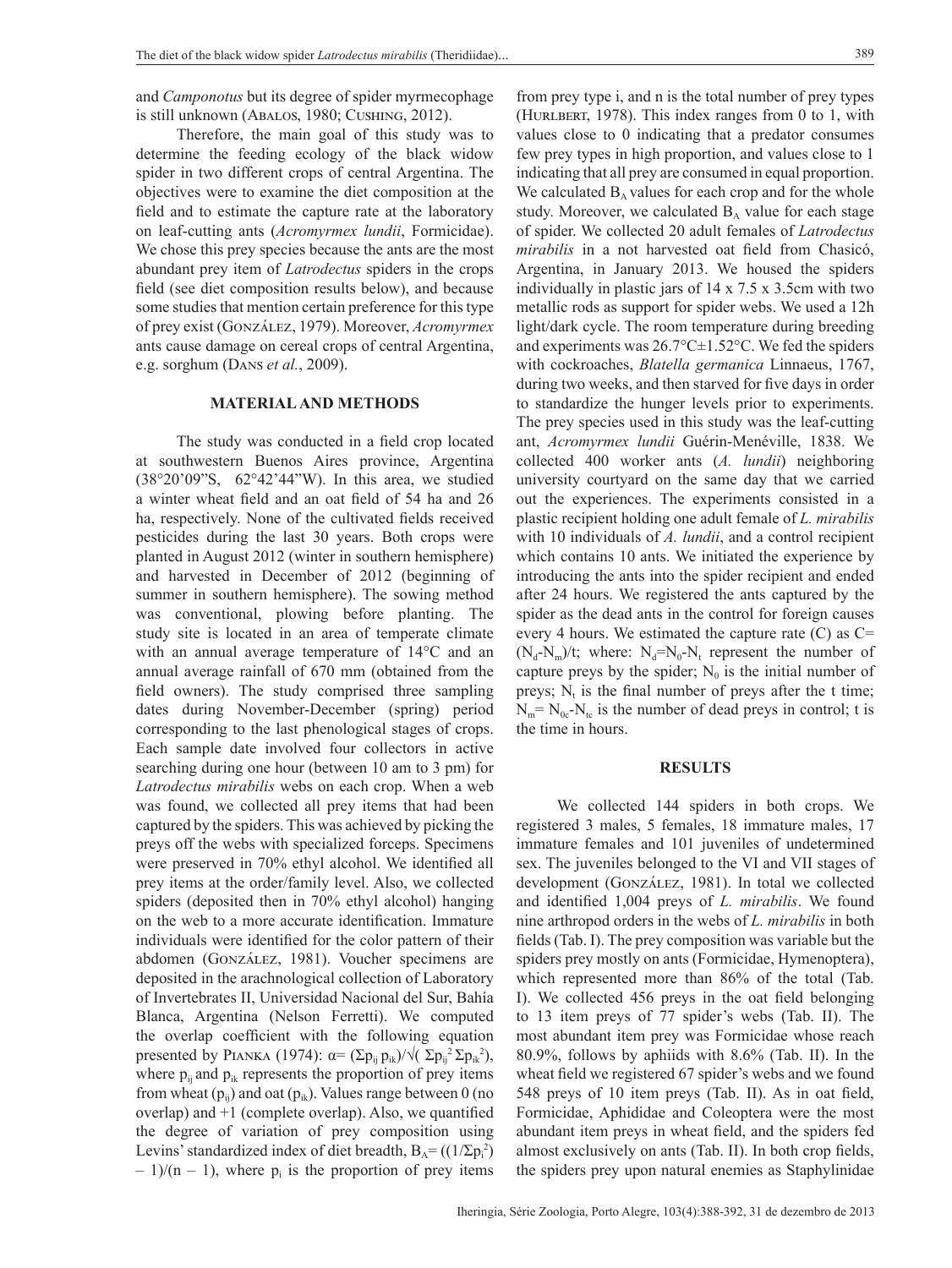(Coleoptera), some Hymenoptera (micro-parasitoids) and other spiders (Araneidae and Lycosidae) in low numbers (Tab. II). The most common preys in the two crops were ants and aphiids, reaching 92.6% of the total preys. The overlap coefficient was  $\alpha$ =1.006. The overall diet breadth of *L. mirabilis* at the study site in the two crops was 0.022 (standardized Levin's index,  $B_A$ ). The  $B_A$  values for each spider sex ranged from 0 (females) to  $0.097$  (males). The  $B_A$  values for each spider stage were 0.041 (immature females), 0.046 (immature males) and 0.031 (juveniles). Females showed a zero value of Levin's index because they only prey on ants. The  $B_A$  value on wheat was 0.019 and in oat was 0.041. We registered a high proportion of ants captured by spiders during the beginning of experiments, capturing 51% of the total ants in the first four hours (Fig. 1). Two specimens of *L. mirabilis* consumed all ants during the first four hours. Contrarily, four spiders did not feed on all ants at the end of experiments. After four hours from the initial time, the C value was 0.83 prey/hour, being C=0.69 prey/hour at the middle of the experience (12 hours) and C=0.36 prey/hour when the experience ended (24 hours).

#### **DISCUSSION**

In the present study, some aspects of feeding ecology of *Latrodectus mirabilis* from two cereal crops of central Argentina are highlighted. We found a varied diet of this spider species in wheat and oat fields. Nine arthropod orders were found in the webs of *L. mirabilis* in both fields. However, the diet was almost insectivorous and the spiders obtain their primarily sources of prey from two insect orders (Hymenoptera and Hemiptera). From these values, Hymenoptera comprised the majority of prey catches. Within this order, ants were the more relevant item prey of this spider species*.* Particular prey taxa are often disproportionate represented in the diets of many polyphagous spider species (Nyffeler, 1999), as was found in this study. Other *Latrodectus* species

across different habitats have a polyphagous diet, and has been reported that the prevalent prey type is Coleoptera (Shulov, 1940; Hódar & Sánchez-Piñero, 2002; Rossi & Godoy, 2005; Salomon, 2011).

Nevertheless, some *Latrodectus* spiders like *L. pallidus* (Pickard-Cambridge 1872) from Israel and *L. mactans* (Fabricius 1775) from USA, are also important predators of Hymenoptera such ants (Shulov & Weissmann, 1959; Nyffeler *et al.*, 1988), as was observed in this study. The diet of *L. mactans* inhabiting cotton field crops in Texas was quite similar to the *L. mirabilis* diet, were the ants reach the 75% of the total prey consumed (Nyffeler *et al*., 1988). Possible explanations of these high values of ants are based on: i) the irregular webs of *L. mirabilis*, like other theridiid spiders, are adapted primarily for the capture of arthropods that crawl on the ground (Levi, 2005); ii) the ants represented the most abundant insects in both crops fields (pers. observ.). Diet of juveniles was more diverse than diet of immature males, immature females and adults, preyed on all item preys registered. We found intra-guild predation, but the spiders represent a low percentage in the diet of *L. mirabilis*, similar to that found in other species of the genus (NYFFELER *et al.*, 1988; Salomon, 2011). Also, we did not find differences in diet composition between spider that inhabit wheat and oat. The overlap coefficient indicates a complete overlap of preys captured by *L. mirabilis* between both crops. This could be because both fields had similar available preys.

The low value of the  $B_A$  index indicates that the spiders prey upon a few arthropod orders in high proportion and many orders in small quantities. This low value showed that the diet of *L. mirabilis* could be a specialist, defined as exhibiting narrow diet breadth in a particular environment (Nyffeler, 1999). However, their diet is polyphagous, because the spiders prey upon a varied item prey but with a high proportion of one item (ants). Nevertheless, the black widow spider does not actively select its prey, but has to wait for them to become

Tab. I. Percentage of captured prey by different stages and sex of *Latrodectus mirabilis* (Holmberg, 1876) in crop fields of central Argentina (n is the number of spider webs).

| Prey item   | Females $(n=5)$ | Males $(n=3)$ | Immature Females $(n=17)$ | Immature Males $(n=18)$ | Juveniles $(n=101)$ |
|-------------|-----------------|---------------|---------------------------|-------------------------|---------------------|
| Insecta     |                 |               |                           |                         |                     |
| Formicidae  | 100.0           | 91.4          | 88.0                      | 90.1                    | 83.8                |
| Aphididae   | $\theta$        | $\Omega$      | 2.4                       | 3.9                     | 8.4                 |
| Coleoptera  | 0               | 4.3           | 7.0                       | 3.4                     | 2.8                 |
| Hemiptera   |                 | $\theta$      | $\theta$                  | 1.3                     | 1.7                 |
| Hymenoptera |                 | $\theta$      | $\theta$                  | 1.3                     | 0.8                 |
| Diptera     | 0               | 4.3           | $\Omega$                  | $\Omega$                | 1.1                 |
| Lepidoptera | 0               | $\theta$      | 1.3                       |                         | 0.2                 |
| Orthoptera  | $\Omega$        | $\theta$      | $\theta$                  | 0                       | 0.5                 |
| Psocoptera  | $\Omega$        | $\theta$      | 0                         | $\theta$                | 0.2                 |
| Arachnida   |                 |               |                           |                         |                     |
| Acari       | $\Omega$        | $\theta$      | $\theta$                  | $\Omega$                | 0.3                 |
| Araneae     |                 | $\theta$      | 1.3                       |                         | 0.2                 |
| Total       | 100.0           | 100.0         | 100.0                     | 100.0                   | 100.0               |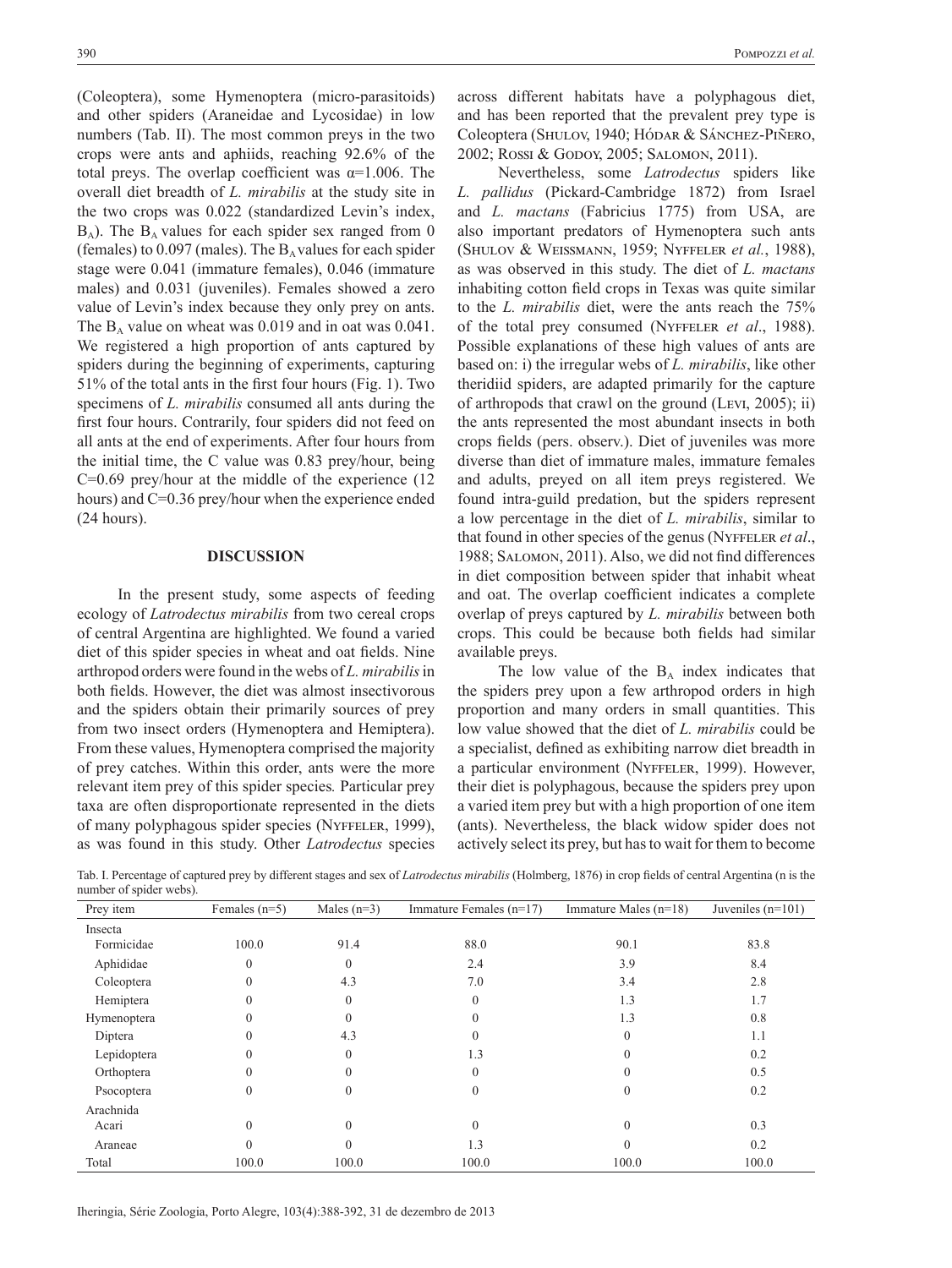Tab. II. Prey taxon of *Latrodectus mirabilis* (Holmberg, 1876) in both crops, central Argentina.

| Prey taxon    | % Total number<br>in oat | % Total number<br>in wheat |  |
|---------------|--------------------------|----------------------------|--|
| Hymenoptera   |                          |                            |  |
| Formicidae    | 80.9                     | 90.9                       |  |
| Others        | 1.1                      | 0.4                        |  |
| Coleoptera    |                          |                            |  |
| Staphylinidae | 0.7                      | 0 <sub>4</sub>             |  |
| Curculionidae | 0.2                      | 0.2                        |  |
| Others        | 4.0                      | 1.8                        |  |
| Hemiptera     |                          |                            |  |
| Aphididae     | 8.6                      | 44                         |  |
| Others        | 1.5                      | 1.1                        |  |
| Lepidoptera   | 0.7                      | 0.0                        |  |
| Orthoptera    | 0.4                      | 0.2                        |  |
| Diptera       | 1 <sub>1</sub>           | 02                         |  |
| Psocoptera    | 0.2                      | 0.0                        |  |
| Acari         | 0.4                      | 0.0                        |  |
| Araneae       |                          |                            |  |
| Lycosidae     | 0.2                      | 0.0                        |  |
| Araneidae     | 0.0                      | 0.2                        |  |
| Other         | 0.0                      | 0.2                        |  |
| Total         | 100.0                    | 100.0                      |  |

ensnared by the hunting threads of the web. As a result from this passive hunting mode, the prey captured by the black widow spider reflects the changes in availability (McREYNOLDS & POLIS, 1987). As mentioned above, ants were very abundant in both crops, so they were the most available prey for the spider and this could explain the low value of  $B_A$ . Arguably, spider's diet breadth may depend on several factors, including intrinsic factors such as prey-capture behavior and foraging mode, extrinsic factors such as habitat characteristics and prey ecology, and combinations of them (UETZ, 1990). Preycapture behavior can influence the diet breadth in several ways. For example, most spiders, like most arthropod predators, are reluctant to ant predation, because ants are generally aggressive some are venomous and most are simply noxious (Cushing, 2012). However, theridiid spiders such as *Latrodectus* typically capture prey by 'combing' sticky silk around them with their back legs to immobilize the prey (Japyassú & Caires, 2008). This foraging technique allows capturing large or potentially harmful prey such as ants (NENTWIG, 1987).

Despite that leaf-cutting ants are a noxious prey because they are large and with huge mandibles and spines, we registered a high proportion of ants captured by spiders at the capture rate experience at laboratory. The black widow spiders prey upon ants with no major problems, and captured a high proportion of ants in the first hours of the experience. The daily consumption rate depends on several factors like the spider size, age, sex, physiological events in the life cycle of the spider (e.g. molt), climatic conditions and availability and type of preys (Nyffeler *et al*., 1994a). Nyffeler *et al*. (1994b) estimated that a spider in agroecosystems captured



Figure 1. Cumulative percentage of captured ants registered on each interval.

approximately one prey by day. It is very common that the same species feed at a higher rate when prey is offered *ad libitum* (Young & Lockley, 1986). This may explains the high capture rates of the black widow spiders in the first hours of our experiences. Nevertheless, the results obtained in this study could allow as thinking in *L. mirabilis* as an important biological control agent for ants. Although, it is necessary to develop more exhaustive studies, maybe offering different densities of prey and different time of starving to evaluate if exist differences in the capture rate.

The diet of *L. mirabilis* has not been previously described in detail (Abalos, 1980). Thus, the results presented here are the first contribution to this spider species. Furthermore, the data presented in this study represent further the diet of juvenile, because more than 70% of the webs registered belong to immature stages. This is due to the phenological development of crops studied. Wheat and oat are winter crops, and in late spring and early summer are harvested. Adults of *L. mirabilis* appear when the crops are mature, just before the harvested, and because of that we have low data of adult individuals (González, 1981).

Future exhaustive studies should be necessary to include the assessment of the spiders' prey capture rates as well as the evaluation of seasonal population densities of spiders and their prey, since *Latrodectus mirabilis* comprise a potentially useful species for pest control in cereal crops of central Argentina.

**Acknowledgements.** Thanks to Dr. Rodrigo Tizón for their help with ants identification. Special thanks to families Copperi and Gutiérrez for allowing us to work in their fields. GP and SC thanks to CONICET for doctoral fellowships, and NF also thanks to CONICET for their postdoctoral fellowship. Financial assistance was provided by the P.G.I. 24/B142 (Universidad Nacional del Sur).

#### **REFERENCES**

Abalos, J.W. 1980. Las arañas del género *Latrodectus* en la Argentina. **Obras Centenarias del Museo de La Plata 6**:29-51.